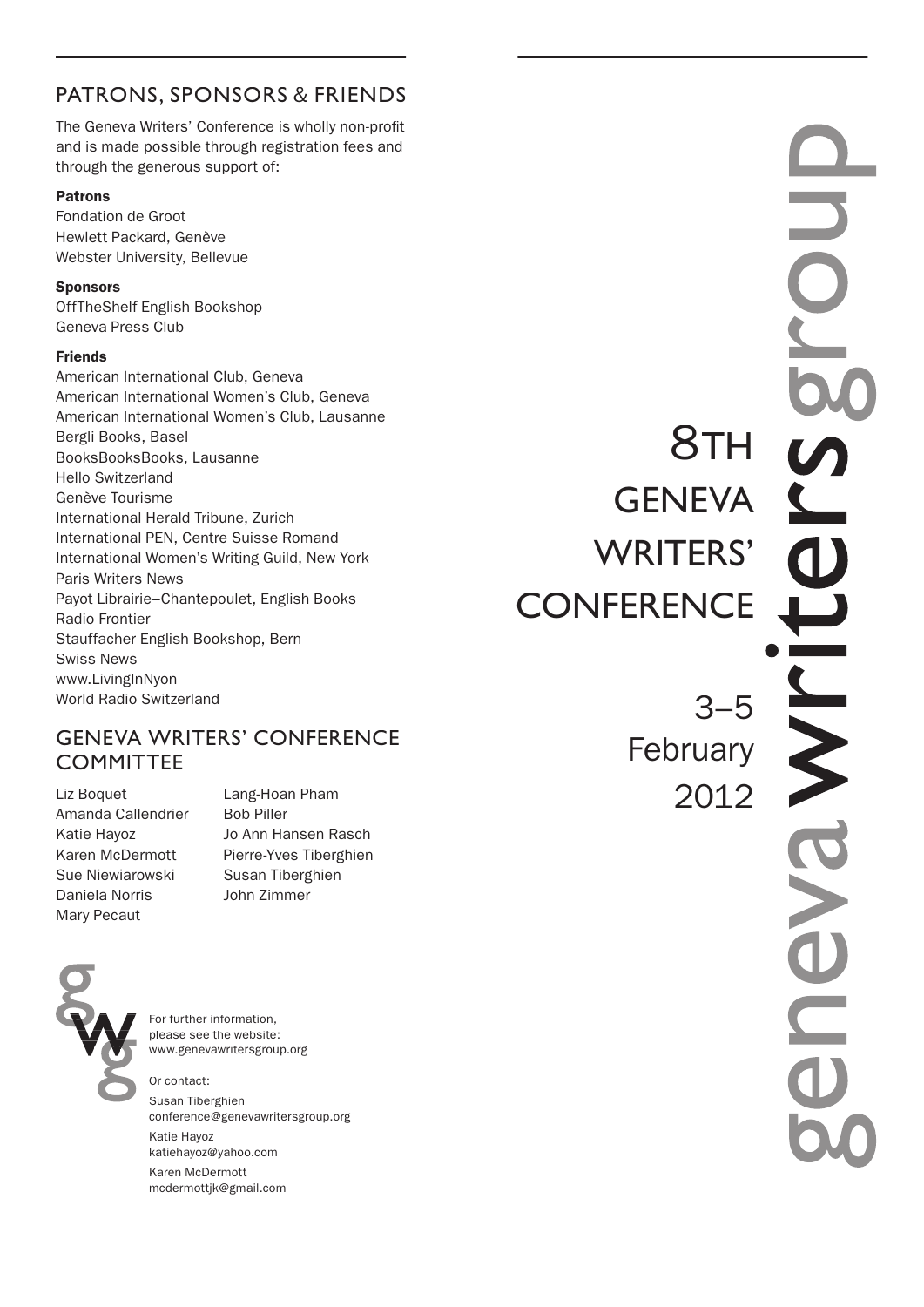# THE CONFERENCE

The 8th Geneva Writers' Conference welcomes writers from around the world to a weekend of workshops and panels led by well-known authors, agents, editors and publishers from France, Italy, Switzerland, the UK and the USA.

The goal is to bring together English-language writers for high-level instruction, support and feedback through workshops, discussions, and readings. The Conference instructors are experienced in teaching creative writing and committed to sharing their knowledge, skills, and perspectives on writing as an art and as a profession.

The program offers a choice of writing workshops in fiction, nonfiction, playwriting, and poetry, along with a critiquing workshop and panels in publishing. There are also question and answer periods with instructors and panelists, and two evenings of readings. The bookshop is open all weekend.

The Conference takes place at Webster University, Bellevue, ten minutes by car or train from the center of Geneva. Information about hotels in Geneva and means of transportation are sent to those who register.

Early registration starts at 17:30 on Friday evening. The opening buffet supper for participants and staff will include readings by participants (numbers limited, advanced sign-up required).

The registration fee for the Conference is CHF 180 and includes:

- Writing workshops in fiction, nonfiction, playwriting, and poetry (classes limited to 20)
- Critiquing workshops on a first come, first served basis
- Panel discussions: "Meet the Agents, Editors, Publishers" and "Web and Self Publishing"
- Question and Answer periods with instructors and panelists
- Readings by participants and instructors
- Closing reception, Sunday afternoon

Meal reservation forms (for meals in the University cafeteria) and book consignment forms will be sent by email in early January. Complimentary tea and coffee will be available throughout the weekend.

# PROGRAM

FRIDAY / 3 FEBRUARY

- 17:30 Early Registration
- 19:00 Opening Buffet, Participant Readings

#### SATURDAY / 4 FEBRUARY

| 9:00  | Registration                |
|-------|-----------------------------|
| 10:00 | Welcome                     |
| 10:30 | Session I                   |
| 12:30 | Lunch                       |
| 14:00 | Q&A                         |
| 15:00 | Session II                  |
| 17:00 | Break                       |
| 17:15 | Q&A                         |
| 18:15 | Dinner, Instructor Readings |
|       |                             |

SUNDAY / 5 FEBRUARY

| 9:30 | Welcome            |
|------|--------------------|
| 9:45 | <b>Session III</b> |

- 
- 11:45 Break
- 12:00 Q&A
- 12:45 Lunch
- 14:00 Session IV
- 16:15 Closing Reception

# REGISTRATION

Please send the Registration Form by email or post, clearly indicating the payment method.

Email: conference@genevawritersgroup.org Fax: +41 (0)22 774 3836

Mail: Geneva Writers' Conference 24 chemin des Mollies CH-1293 Bellevue **Switzerland** 

The deadline is Friday, 27 January 2012. Your registration will be confirmed by email when payment is received. Cancellations received before 27 January will be refundable less a CHF15 handling charge. No refunds can be made after that date.

On the Registration Form please indicate four workshop or panel choices (from the twelve that are listed) and two alternatives in order of preference. Workshops are limited to twenty participants. Places for all workshops will be allocated on a first come. first served basis.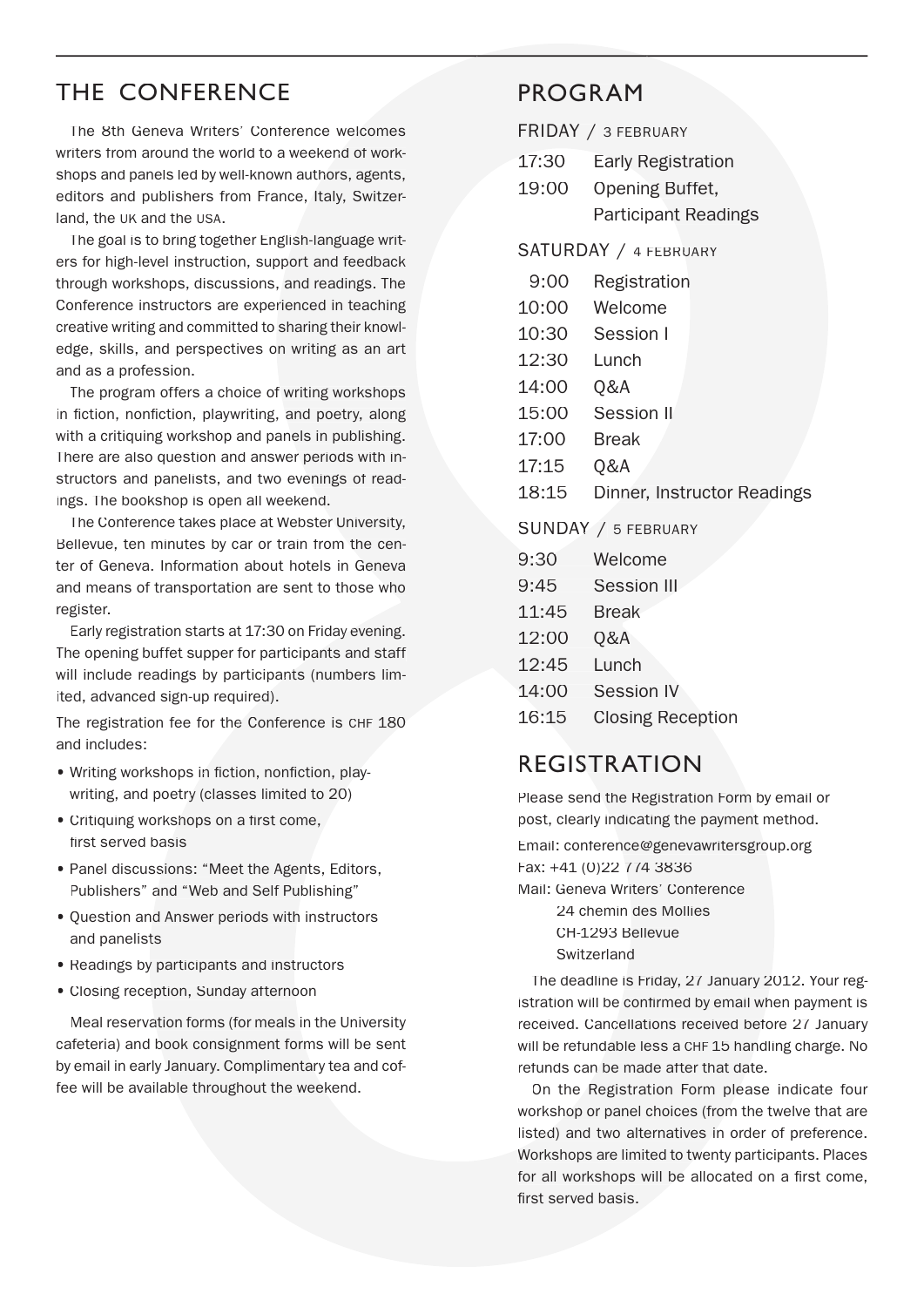# W O R K S H O P S & P A N E L S

#### Fiction

#### 1. Beginnings / Patricia Duncker

Your opening pages establish a complex relationship with your readers. Is this the book they want to read? Why should they read on? What is your book about? Not what happens, but what it's about. Bring an A4 sheet with your outline describing what your book is about and the first few pages.

#### 2. Fiction and Reality / Sheila Kohler

Participants will be asked to read and analyze examples of important moments in literature and to use their own lives to respond in class exercises. Moments of change, first memories, and writing from the point of view a different sex may be used.

#### 3. Detail Matters: How to Find Just the Right One / Bret Lott

The lifeblood of fiction is in the details. No matter how grand our plots and themes, if the story itself doesn't bring us there, a story is only a pile of words. Through examples and on-the-spot writing exercises, we'll explore how to best render the physical world in ways that what will make the reader go beyond reading the story to being in the story.

## Nonfiction

#### 4. Travel Writing / Nick Barlay

The drama of real places: This workshop will focus on techniques of narrative, drama and description in travel writing. A mixture of discussion, examples and exercises will aim to answer the question: how can location and experience work together to bring a place to life?

#### 5. From Private to Public: Finding Meaning in the Personal Essay / Dinty W. Moore

The best writing provokes an emotional reaction. Bringing the reader into the experience, through direct immersion rather than distant portrayal, is the key to success. This workshop will offer examples and exercises to reveal how readers and writers share "discovery" in nonfiction, and how the personal essay opens itself to a wide audience.

#### 6. Memoir: Writing the Way Home / Susan Tiberghien

Writing memoir leads us to our deeper self. We will read excerpts from contemporary memoir writers to see how they explore images that lead them homeward. With writing exercises we will look for our own images and write about them, shaping the pieces together into mosaic-like memoirs.

#### **Playwriting**

#### 7. The Beginnings of a Playful Approach / Rob Drummer

Is there an art to playwriting? How does a playwright begin? At what point do we begin to develop? Three questions form the foundation of this workshop, which is an active exploration of the beginnings of a play, and how these beginnings become a first draft, and how we then work with that draft.

### Poetry

#### 8. The Journey of a Life / Naomi Shihab Nye

The journey of a life through poems: Where did we begin? What have we seen through the windows of the trains and buses and cars that carried us? A poem is a small, rich suitcase—poems as a mapping of a life. We'll discuss and make notes for poems which travel lightly.

#### 9. Movement and Image / Wallis Wilde-Menozzi

How to put beauty into modern poetry. Using examples from contemporary poets, we will focus on how inspired images, movement in time or place, can bring life, excitement and revelation to seemingly "unpoetic" subjects. Participants will start a poem in class, and then begin to reshape and polish.

## **Critiquing**

#### 10. Critiquing

This workshop will be devoted to critiquing unpublished work. The first writers to register will be given ten minutes each to read their own work, and ten minutes for critiques by panelists and other writers.

#### Panel Discussions

(parallel to workshop sessions)

#### 11. Meet the Agents, Editors, Publishers / Miriam Goderich, Hannah Westland, David Applefield, Colin Harrison

What are their roles? What do they look for in a writer, in a manuscript? How does a manuscript finally get published? What happens then? How does the book get promoted? What is expected of the author? The panelists will address these questions and others.

#### 12. Web and Self-Publishing / Dinah Lee Küng, Catherine Nelson Pollard, John Zimmer

This panel will address electronic publishing (Kindle and more), self publishing (including print-on-demand), and the social network tools to publicize your work and develop your on-line voice. There will be time to ask questions.

#### Q& A (question and answer periods)

These periods are open and it is not necessary to register. They will allow for contact with the instructors and panelists.